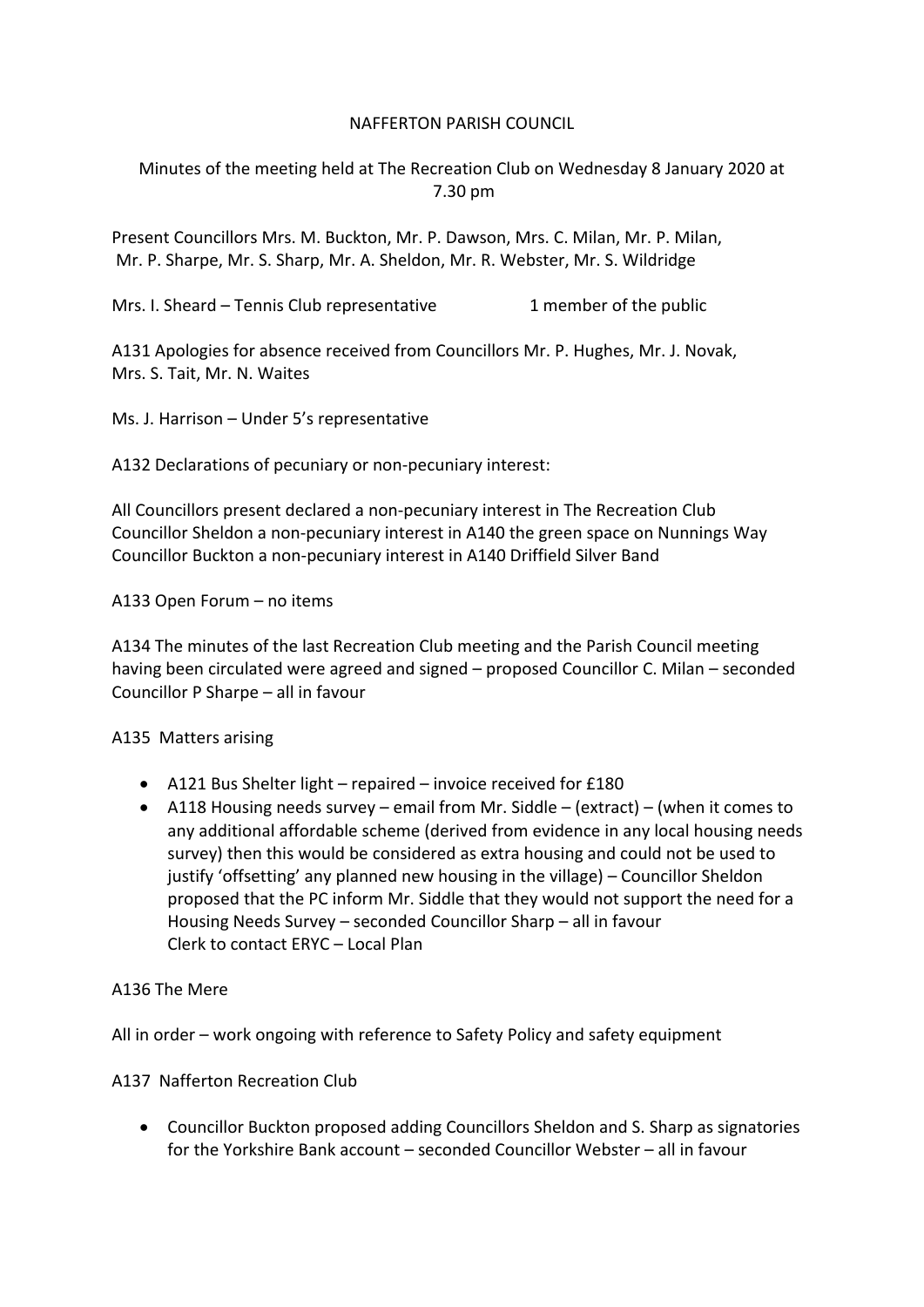- Mrs. C. Martinson had looked at the electricity contract and had various costing for the supply of electricity – she recommend that the Recreation Club stay with npower – Councillor Sheldon proposed accepting Mrs. Martinsons recommendation – seconded Councillor Webster – all in favour
- Mrs. Martinson reported that the carpet in the small meeting room was a problem Councillor Webster to get a quote for a replacement – seconded Councillor Sheldon
- Accounts
- $\bullet$  2033 cancelled
- 2034 Bin Shelter £186.12
- Business Stream amended invoice d/d £376.01

A138 Flooding/Drainage Report

All in order – flooding at Nethergate/Carr Lane Corner due to water logged fields and drainage.

A139 Planning – no items

# A140 Correspondence

Suze Taylor – Green Space – Nunnings Way/Priory Close – Councillor Milan to make enquiries regarding funding – PC to respond to Ms. Taylor Driffield Silver Band – request to park vehicles at the Recreation Ground – Councillors Wildridge proposed that users of the Recreation Club would have to take priority – seconded Councillor Dawson – all in favour

A141 Committee Reports

Village Hall – no meeting

Feoffee/Jefferson Hodgson – no meeting

Playground – the Parish Council are aware that the Play Area is in need of some repairs which will monitored and considered – and that the Play Area may require some updating – the Parish Council will apply for any funding/grants as the opportunity arises. Web – no representative

A142 Allotments

- Councillor Wildridge updated the meeting on the progress of the allotments weather permitting the preparation of the allotments will be complete in January
- Shipping container Councillor Wildridge proposed that a shipping container would be required at the allotments for storage – and proposed a maximum of £1200 plus VAT should be made available – seconded Councillor Sharpe – all in favour – Councillor Webster to make enquiries.
- Water supply to the allotments Councillor C. Milan proposed that Councillor P. Milan prepare costs for the supply of water to the allotments – seconded Councillor Webster – all in favour